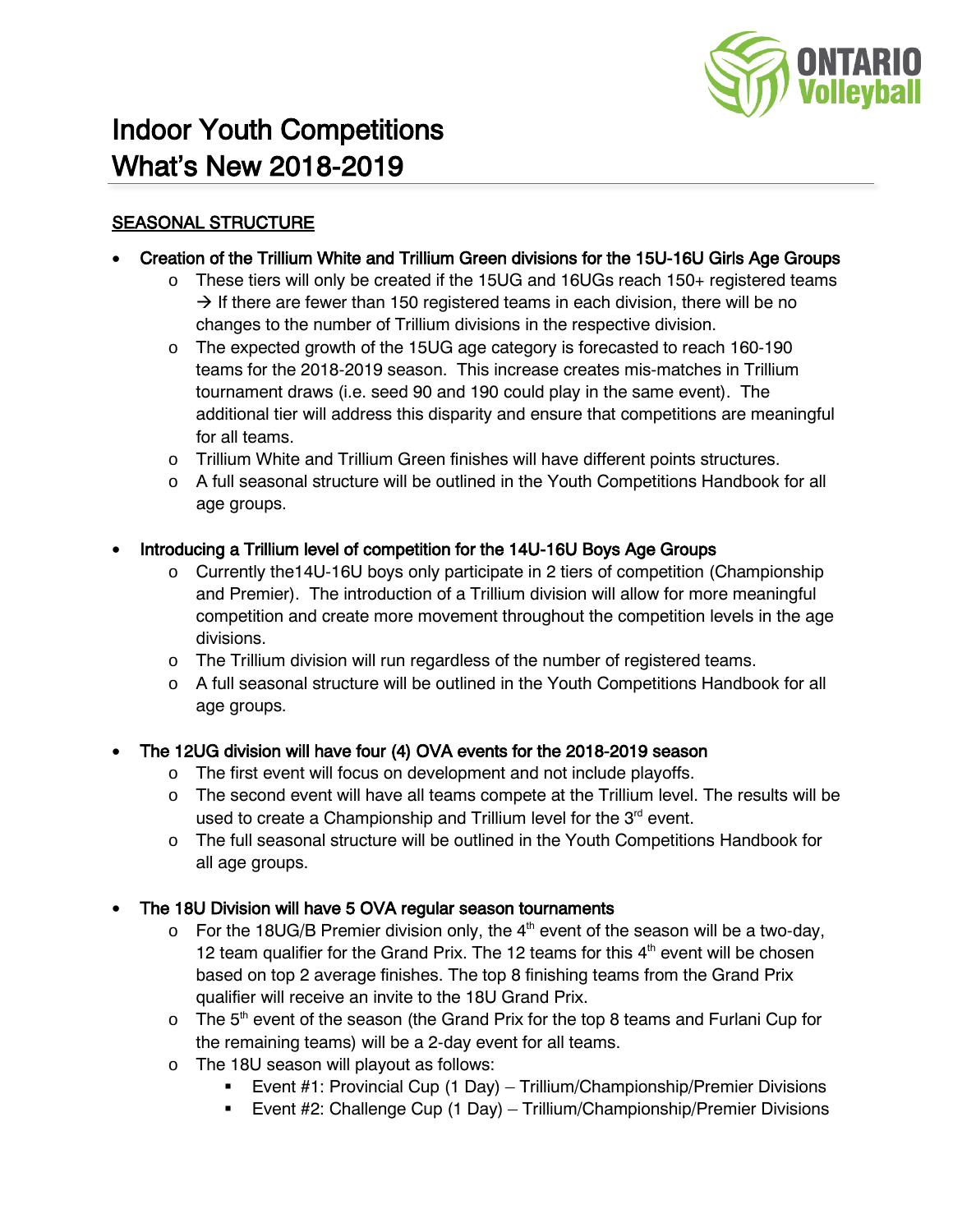- Event #3: McGregor Cup (1 Day) Trillium/Championship/Premier Divisions
- Event #4: Bugarski Cup Trillium/Championship Divisions (1 day) & Premier Grand Prix Qualifier (2 day)
- Event #5: Furlani Cup (2 day all divisions) Trillium/Championship Divisions & Premier Division Grand Prix
- o A full seasonal structure will be outlined in the Youth Competitions Handbook for all age groups.

## • Underage Teams – Initial Placement for the female divisions

- o If a team is competing in an older age category and has a pre-season rank in the older category they will be placed according to that rank.
- $\circ$  If the team does not have a pre-season rank in the older age category, they will automatically be placed in the Trillium division when playing up. An exception occurs when the team is ranked in the top 12% of their own age category (based on the most recent rankings), in which case they will be automatically placed at the bottom of the Championship division when playing up.
- $\circ$  For the 15UG and 16UG age divisions, if a team does not have a pre-season rank in the older age group and is ranked between the top 13% - 50% of their age division (based on the most recent rankings) they will placed in the Trillium White division. Teams ranked 51% - 100% will be placed in the Trillium Green division.

## • Eastern Elite Invitational 17U Girls (Formerly the Ontario Quebec Series)

- o Will be hosted by the OVA at the Markham Pan-Am Centre on FEBRUARY 2, 2019.
- o This will be an invitational event for teams across Canada.
- $\circ$  Registration, event details and tournament draws will be made available during the 2018-2019 season.
- o Not a mandatory event for 17U Ontario teams.
- o Not a ranking tournament for Ontario Championships.

## CLUB ADMINISTRATION

- Recommendation that Clubs should no longer use age identifiers in team names
	- o Although teams often are comprised of athletes of a certain age, their age should not be the determining factor of their skill level.
	- $\circ$  Teams should be encouraged to participate in the tournaments that meet their skill level and challenge them to improve and develop.
	- $\circ$  Clubs with multiple teams in one age category (including teams playing up) should identify their teams with distinct names, reducing the chance of clerical errors when seeding them for tournaments.
- All Clubs must list a Technical Director contact in NRS
	- $\circ$  To help share best practices in athlete and coach development, all clubs will be required to designate a Technical Director in NRS whether they have a formal Technical Director position or not.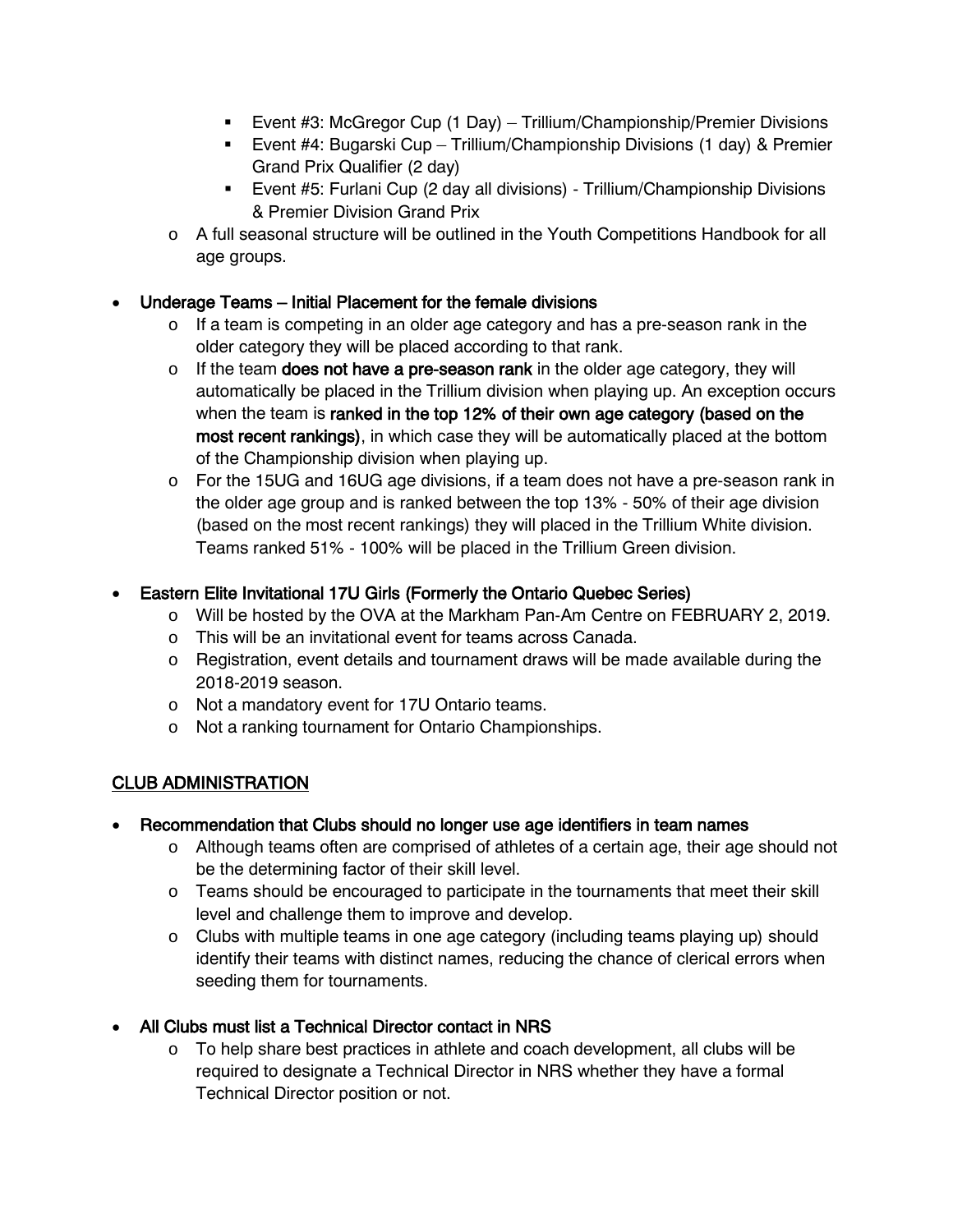- o The person listed as the Technical Director in NRS will be the club's contact point for the OVA and will receive monthly communication from the OVA's technical staff and be invited to join information webinars.
- o Any Volleyball Canada and/or OVA decision on athlete and coach development programs will be shared with the members through the club's Technical Director.
- $\circ$  This is a crucial step in improving the OVA/clubs communication and aligning Ontario's programming with the new Volleyball Canada Athlete Development Framework.

## PLAYING RULES

- The suggested warm up protocol introduced for the 2017-2018 season will become mandatory
	- $\circ$  Athletes remain on one side of the net during a hitting warm up and team staff or volunteers retrieve the balls on the opposite side (see this [video](https://www.youtube.com/watch?v=7Muk3hxjXaQ&feature=youtu.be) from Alberta Volleyball demonstrating this hitting warm up).
	- $\circ$  Athletes should not be crossing under the net during hitting warmups into the direct path of the balls.
	- o Athletes should run around the outside of the court to retrieve balls.
	- $\circ$  Designate one side of the court as the attacking side and ask spectators to avoid sitting in this area.
	- $\circ$  Hitting should be directed away from courts with active games and from spectator seating areas, if at all possible.
- Teams are permitted to list two (2) Assistant Coaches on the scoresheet
- Teams can now list 14 players on the scoresheets at all OVA tournaments (under review for Volleyball Canada National Championships)
- Fair Play Clarification due to addition of 14 player roster
	- $\circ$  12 different players (or all players listed on the scoresheet) must start either the first or second set.
	- $\circ$  There are no restrictions on who can play in the third set. Any player from the roster may start or be substituted.
- Coaches are now permitted to sit anywhere on the bench

## COMPETITION REGULATIONS

- Soft Uniform Rule
	- o For any OVA event that takes place in November 2018, a soft uniform rule will be in effect. This means that teams will be permitted to participate in OVA events without matching uniforms at first glance.
	- $\circ$  Uniforms will still be required to have numbered jerseys on the back and chest.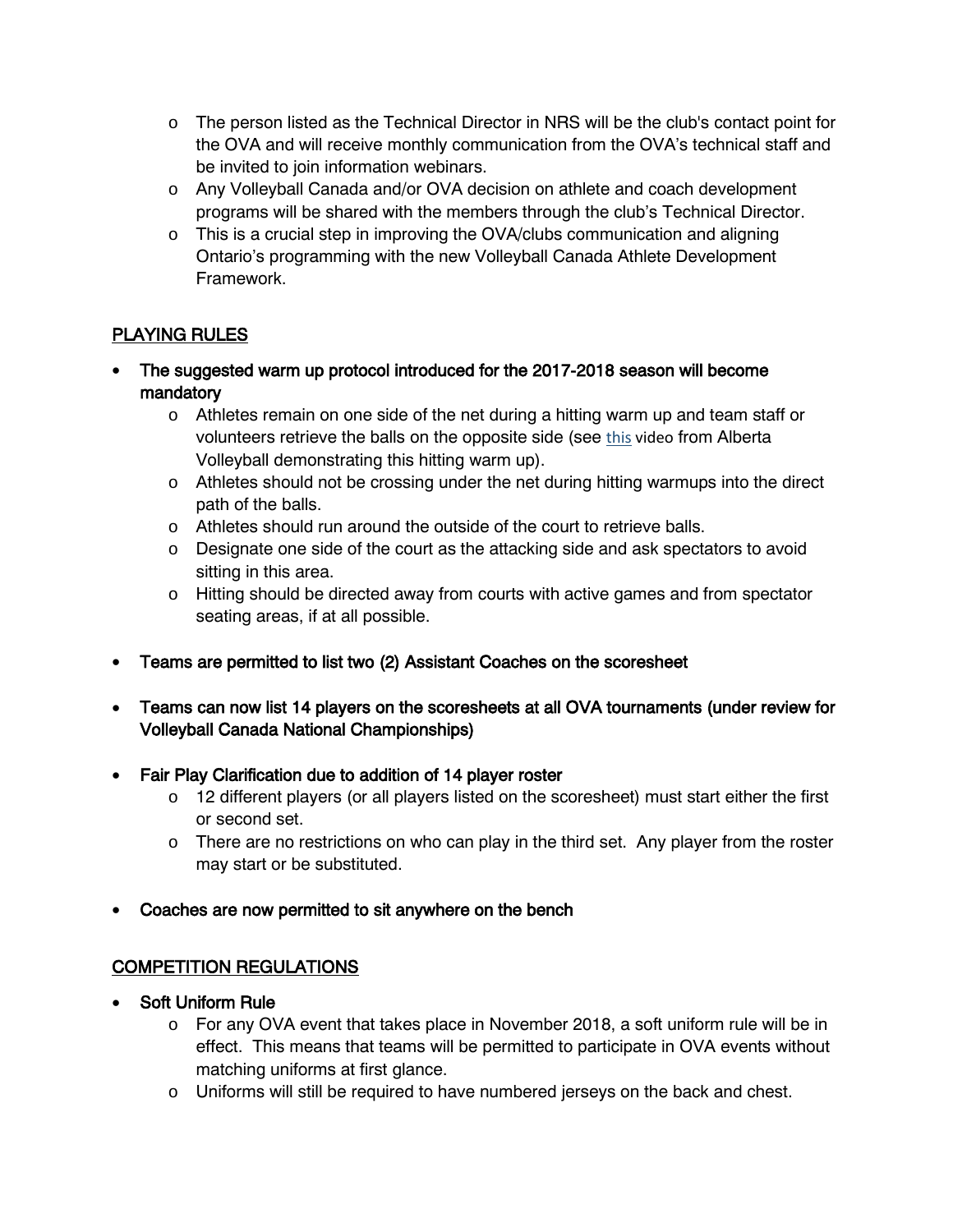o Liberos will still be required to wear a contrasting jersey colour.

## **REGISTRATION**

• REMINDER - Teams do not have to have a full roster listed in NRS to register for the first event of the season. Club/Team contacts are only required to register a team name. However, all individuals must be registered members in NRS prior to participating in any OVA event  $\rightarrow$  this includes Club practices. All athletes must be added to the NRS roster prior to playing in their first tournament.

## FEES

- Volleyball Canada will be increasing their membership fee from \$28.00 to \$29.00 for the 2018- 2019 season. Therefore, the total individual membership fee for athletes, team staff, coaches, club contacts and executives is now \$82.11.
- Club Fee: \$175.
- The fee structure is under review for 2018-19 youth competition tournaments. Final fees will be posted by August 3, 2018.

## RESPECT IN SPORT (RIS)

- Any parent/guardian who has not completed the RIS course, must do so by December 31, 2018 for their child to be eligible to play in subsequent OVA tournaments. The cost of the program is \$12, which is payable by the parent/guardian.
- Failure to complete the RIS module and record the certificate number in NRS by December 31, 2018 will make your child ineligible to compete in OVA tournaments until the program has been completed.
- All parent/guardians who have previously completed the RIS Parent module and have recorded their certificate number in NRS do not have to re-take the module.
- Register and complete RIS training by visiting: <https://ontvolleyballparent.respectgroupinc.com/start.jsp>
- Questions? Contact Carrie Campbell, Manager of Indoor Programs at [ccampbell@ontariovolleyball.org.](mailto:ccampbell@ontariovolleyball.org)

## ONTARIO CHAMPIONSHIPS

- 2019 Tournament Dates:
	- $\circ$  Event 1: April Friday 5 Sunday April 7\*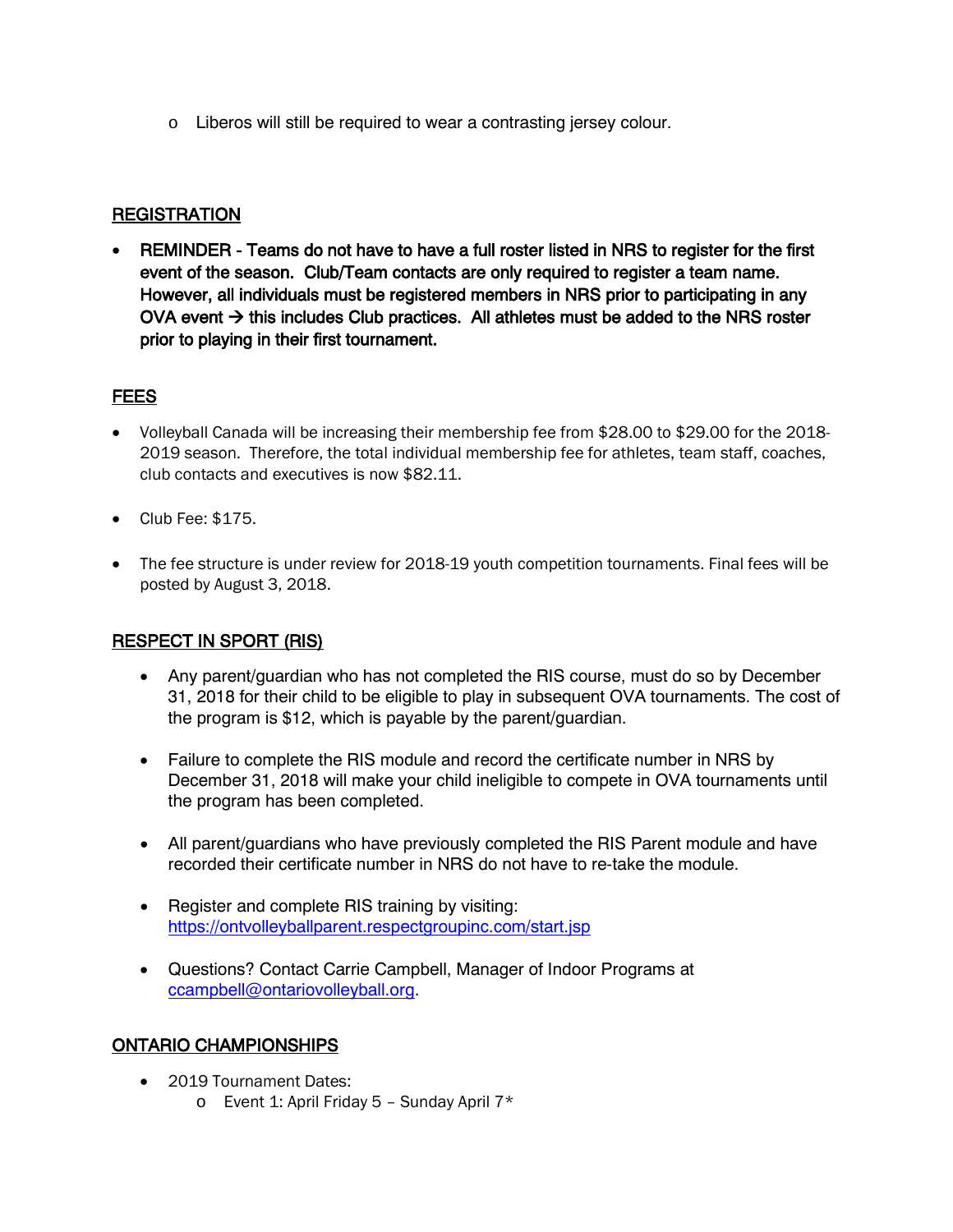- o Event 2: April Thursday April 11 Saturday April 13 (full facility)\*\*
- $\circ$  Event 3: April Sunday 14 Tuesday 16 (full facility)\*\*
- o Event 4: Friday April 19 Sunday 21 (full facility)
- $\circ$  Event 5: April Friday 26 Sunday 28\*

*\* Addition of satellite locations in Waterloo region to manage the growth and address capacity issues of RIM Park* 

\*\**No athlete or team will be permitted to participate in Event 3 if they participated in Event 2*

- 17U Division 1, Tier 1 at Ontario Championships will have double referees for all matches (3) days).
- 11UG and 12UB Divisions will be offered again:
	- o 11UG teams qualify to participate in Ontario Championships by playing in one 12U Girls event during regular season play.
	- o 12UB teams will qualify to participate in Ontario Championships by playing in one 13U Boys event during regular season play.
	- o The Ontario Championships will take place over two days and the teams will be playing Triple Ball and all teams are guaranteed two matches on Day 2 of the event.
- Due to the growing number of teams competing at the Ontario Championships, combined with venue capacity concerns with RIM Park, the number of underaged teams competing will be capped. A team's rank within the age category will be used to determine teams that may be accepted into the draw.

#### COACH CERTIFICATION POLICY

- Coaches wanting to get certified at the Advanced Development context now have to be certified Development Coach before starting the evaluation process. Coaches can take courses in both contexts at any time but need to complete the evaluations in sequential order.
- 2018-19 is Year 3 of the VC/OVA coach certification policy. As per the OVA policy, head coaches who fail to meet the certification requirements for three (3) consecutive years will not be allowed to coach at Ontario Championships. Note that the Volleyball Canada policy is different and all coaches who fail to meet the Year 3 requirements may be suspended from Nationals even if they have complied with the certification requirements for the previous 2 years.

Questions on coach certification? Please contact Kelvin Cheng at [kcheng@ontariovolleyball.org.](mailto:kcheng@ontariovolleyball.org)

## IN DISCUSSION - VOLLEYBALL CANADA RULE CHANGES 2018-2019